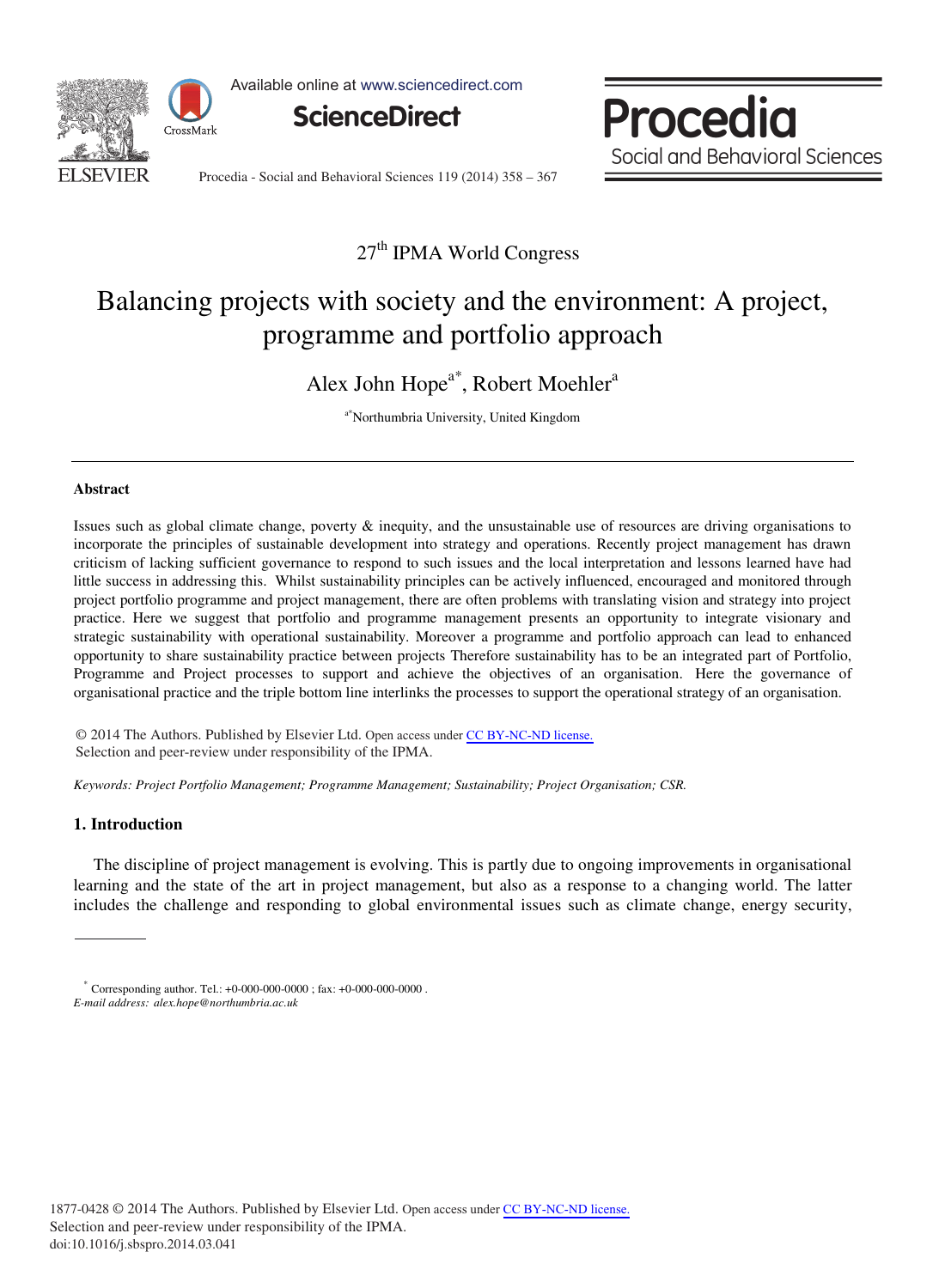issues of social justice and resource depletion. It has been suggested that the discipline of project management is ideally placed to deal with these challenges (Association for Project Management, 2006; Lock, 2007; Taylor, 2010). However there is an emerging body of knowledge that suggests that current standards for project management fail to seriously address the sustainability issues (Eid, 2011; Silvius and Schipper, 2011). Project management practitioners and scholars are beginning to respond to these challenges by suggesting the incorporation of sustainability principles into project management strategy and operations, however there is a need to translate this good will into practice. Thus, there is a need for sustainability to be an integrated part of business as usual.

Today, much of organisational activity is undertaken in the form of projects, and projects are the means of delivering corporate strategy. The term project management is increasingly encompassing management of corporate project portfolios. Many of the key drivers and enablers of strategy, tactics and operations within project management that have a direct bearing on project successes are focused at the governance level. It is here that key strategic objectives are developed, integrated into project plans and communicated through to the project team. It also provides a structure through which the objectives of the project are set, the means of attaining those objectives are determined and the means of monitoring performance are decided (Turner, 2006). Project governance also determines the relationship between a project's management, its client, its sponsor, its owner and other stakeholders (Turner, 2006). If project management is to incorporate the principles of sustainable development into daily operations, this process must begin at the level of governance.

Within project management the key tools of governance relate to programme, portfolio and project management (PPP). Whilst a project may be described as a temporary undertaking to produce a unique product, service or result, a portfolio brings together all the projects created by an organisation as a means to meet their strategic business goals, and a programme may be seen as a group of related projects where doing them together provides some sort of benefit or efficiency (Heising, 2012). It is this bi-directional relationship between projects and organisational strategy which effective portfolio management should build upon (Killen et al, 2012; Artto and Dietrich, 2007). The role of corporate governance in enhancing sustainability throughout business endeavors is becoming increasingly understood (see for example: Aras and Crowther, 2008; Elkington, 2006; Snierson, 2009). As such the level of PPP represents an excellent starting point for enhancing sustainability within projects, however little attention has been paid to the relationship between sustainability in project delivery, and sustainability at the key governance stages of programme and portfolio management.

#### **2. Sustainability in project management**

Sustainable development may be defined as *"Development that meets the needs of the present without compromising the ability of future generations to meet their own needs"* (WCED, 1987). This definition incorporates the concept of needs, in particular the essential needs of the world's poor to which priority should be given, and the idea of limitations, imposed by the state of technology and social organisation on the environments ability to meet present and future needs (WCED, 1987). Whilst useful, this definition is primarily theoretical or conceptual and does not seek to present solutions to the problem of how to reconcile the principle of sustainable development with the fundamental aim of business (and to some degree projects) to create profit (Ebbesen & Hope, 2013).

When placing sustainable development in an organizational or business context, the concept of the *"triple bottom line"* becomes relevant. The term, coined by Elkington (1999), suggests that sustainability is about integrating economic, environmental, and social aspects in a 'triple bottom line'. Increasingly organizations are seeking to align their business and project activities with the principles of sustainable development (Keeble et al., 2003). Perhaps the main driver for such an initiative is one of economic value creation for the business in terms of both product performance and production costs. In addition value may be created by improvements to the company's reputation and image, which is not only externally important but also internally as the motivation of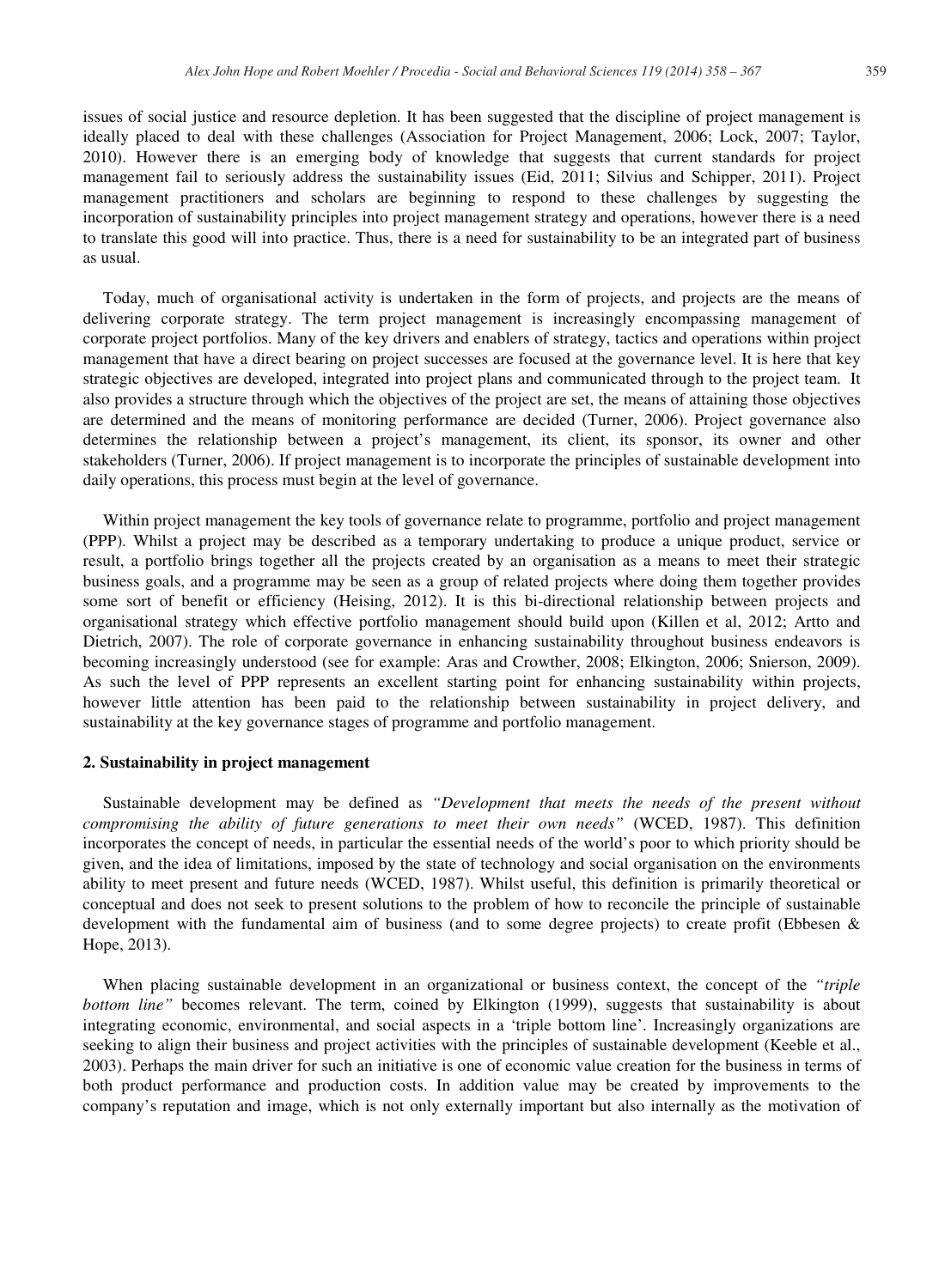personnel is influenced. Value can also be created through increasing coherence within the company, whilst increasing effectiveness and flexibility (Mulder, 2006). Another driver may be willingness to address global environmental issues such as climate change and resource depletion. Here it has been suggested that the discipline of project management is ideally placed to deal with these challenges (Lock, 2007).

The notion of sustainability in project management has gained significant ground over the last few years however it has been suggested that many of the current project management frameworks do not effectively address the three goals of sustainable development, i.e., social equity, economic efficiency and environmental performance (Silvius and Schipper, 2011; Maltzman & Shirley, 2011; Ebbesen & Hope, 2013). More recently the professional bodies that govern the project management industry have sought to incorporate sustainability issues into their bodies of knowledge. Here, *"sustainability describes an environmental, social and economically integrated approach to development that meets present needs without compromising the environment for future generations"* (Association for Project Management, 2012, p. 230). However, like the WECD definition of sustainability, these definitions do little to provide project managers with the tools and processes needed to incorporate sustainability principles not only into the products and services that they produce, but also in the processes and practices they use to produce them.

Project managers are increasingly finding themselves involved in projects as part of a programme or portfolio of projects as organisations' seek to integrate projects within the permanent organisational structure (Jugdev and Moller, 2006). It is often suggested that a sustainable project improves its chances for financial success if a crossdiscipline team is involved at the earliest stages and throughout the project (Robichaud and Anantatmula, 2011; Heisinger, 2012; Schulze and Hoegl, 2008). It follows then that the level of the programme or portfolio offers an ideal opportunity to introduce the principles of sustainable development in order for them to flow down towards the level of the project (Poskela, 2009) and back up to manifest benefiting features (Cooper, 2008).

#### **3. Programme, portfolio and project management.**

Increasingly project programme and portfolio management is becoming the dominant model for strategy implementation, business transformation, continuous improvement and new product development (Winter *et al,*  2006). The terms project, portfolio and programme are often confused, thus it is perhaps useful to summarise the main attributes of each. A project is often defined as a temporary undertaking to produce a unique product, service or result (PMI, 2009, pp.442; APM 2006, pp. 150). From the corporate level strategy can be deployed by project portfolio management using programmes and projects as powerful organisational tools. The application of numerous projects managed concurrently creates a multiple project or multi-project environment within organisations. Patanakul and Milosevic (2009) illustrate a possible organisational setting in Figure 1. The framework comprises of single project management (SPM), management of a group of multiple projects (MGMP) and program management all embedded in a portfolio.



not necessarily goal-related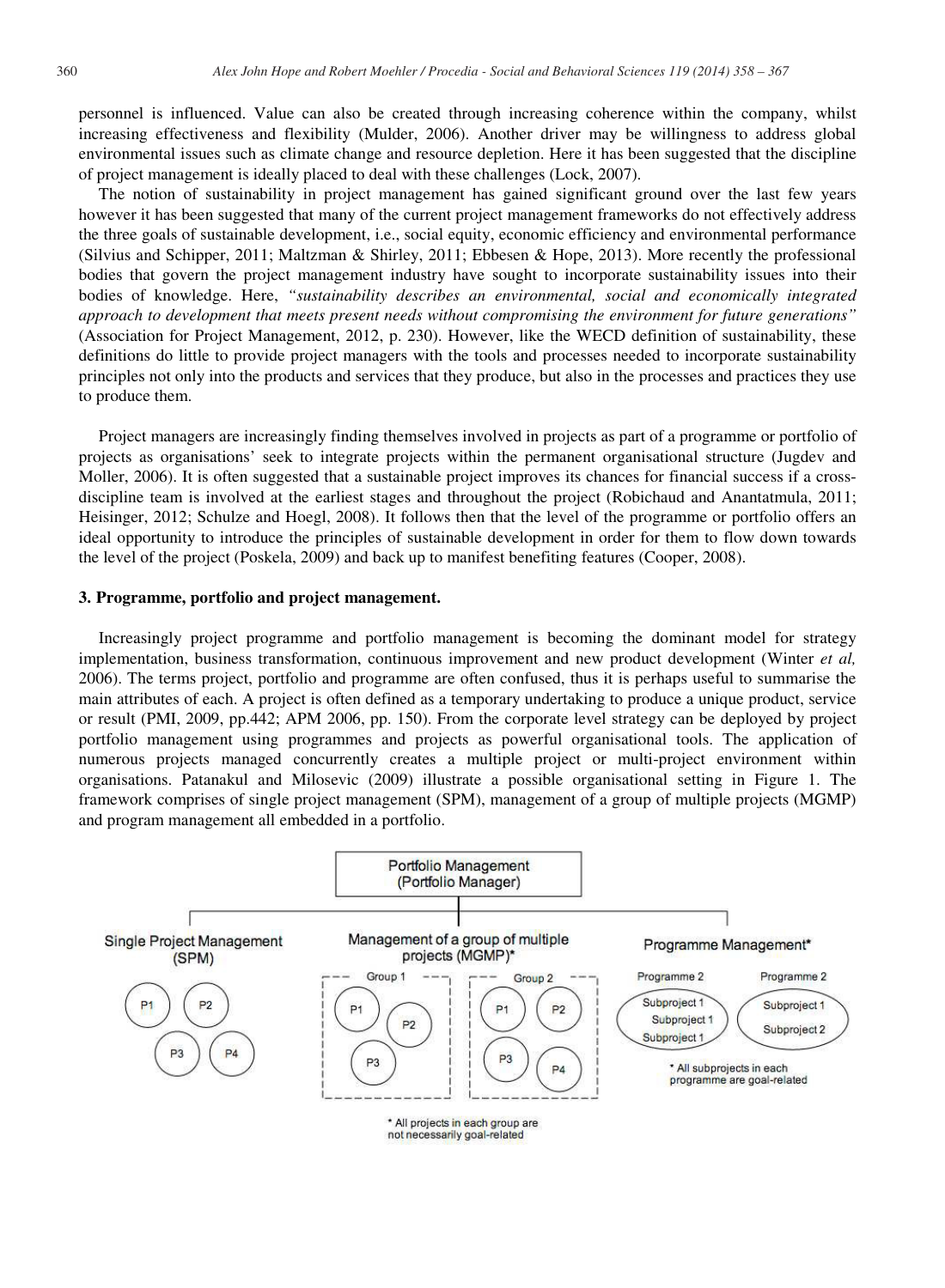The term SPM describes the management of a number of large projects, mostly strategic in nature to achieve competitive advantage. Due to their scope and size a full time project manager is assigned. Several smaller projects of tactical nature are managed in MGMP. The degree of mutual dependency is rather low as projects have different goals and objectives. In a programme, projects are mutually dependent and share a common goal. Within this setting the authors postulate that portfolio management is not an additional tool or method used for steering projects; moreover it provides structures and provisions to integrate projects and to create synergies. To achieve this, Blichfeldt and Eskerod (2008, p. 358) suggest *'... managerial activity relates to the initial screening, selection*  and prioritization of [project] proposals, the concurrent reprioritization of projects in the portfolio, and the *allocation and reallocation of resources to the projects according to priority.'* The process is dynamic and involves a continuous scanning of active and new entry projects. In doing so, a framework for decision-making might be established to select the right projects and to commit resources to them (Cooper et al, 1999). The objectives of project portfolios suggested by work of Cooper, Edgett, and Kleinschmidt (2001) are:

- Value maximization according to business objectives
- Strategic direction
- Portfolio balancing in alignment with strategy

Elonen and Artto (2003, p. 395) assume portfolio management to be about: *'doing the right projects, creating a link from the projects to organization's strategy, and simultaneously adopting the long-term view*.' A portfolio is all the projects for an organization created to meet their strategic business objectives (Cooper et al., 1999; Artto and Dietrich, 2004; Patanakul and Milosevic, 2009). This could be all the projects for an entire company or all the projects for a division or business in a large corporation (e.g. see Figure 1). The portfolio level will handle, among other things, governance around portfolio structuring (i.e. the project life cycle, standards, a document repository, and a project portfolio tool), resource management (i.e. in the setting in Figure 1 applied at different levels), portfolio steering (Müller et al. 2008), and organisational learning and portfolio exploitation (Jonas, 2010).

The programme is a framework for grouping existing projects or defining new projects into coherent sets to focus all the activities required to achieve a set of major benefits (Pellegrinelli, 1997; Turner, 1999). Programmes are initiated and projects selected according to criteria that allow the highest strategic fit (APM, 2006). The specific deliverables of each project would be defined when each project starts and should align with the strategic goals of the programme. The programme is usually a long-term concern (often years) and the level of integration can differ greatly between projects and companies. Such project programmes are managed in a coordinated way, either to achieve a common goal, or to extract benefits that would otherwise not be realised if they were managed independently (Poskela et al., 2001). It is also useful to recognise that the programme paradigm may be seen as 'performance' paradigm (Thiry, 2002). It is about clear objectives and deliverables and robust control techniques embedded in the process of plan-execute-control associated with projects.

The programme and portfolio approach is closely linked with the strategy, values, vision and governance of the organization that is running the project. In most cases it is the Chief Executive Officer of an organisation who is tasked with providing the vision, which will result in the Board or Senior Management setting the organisational strategy (Maylor, 2010, p. 51). Alternatively this role may sit with customers, representing consultants or the client. For the former, the organisation strategy should determine the selection criteria for portfolios, which in turn will focus the programmes so as to select the appropriate projects and set priorities aligned with the organisational strategy, as can be seen in Figure 2 (Maylor, 2010, p. 51).

The APM clearly considers that the governance of portfolios programmes and projects as a subset of corporate governance (Governance Specific Interest Group of the Association for Project Management, 2012, p. 8). It sets out 13 principles of governance of project management. Principle 5 interconnects governance of project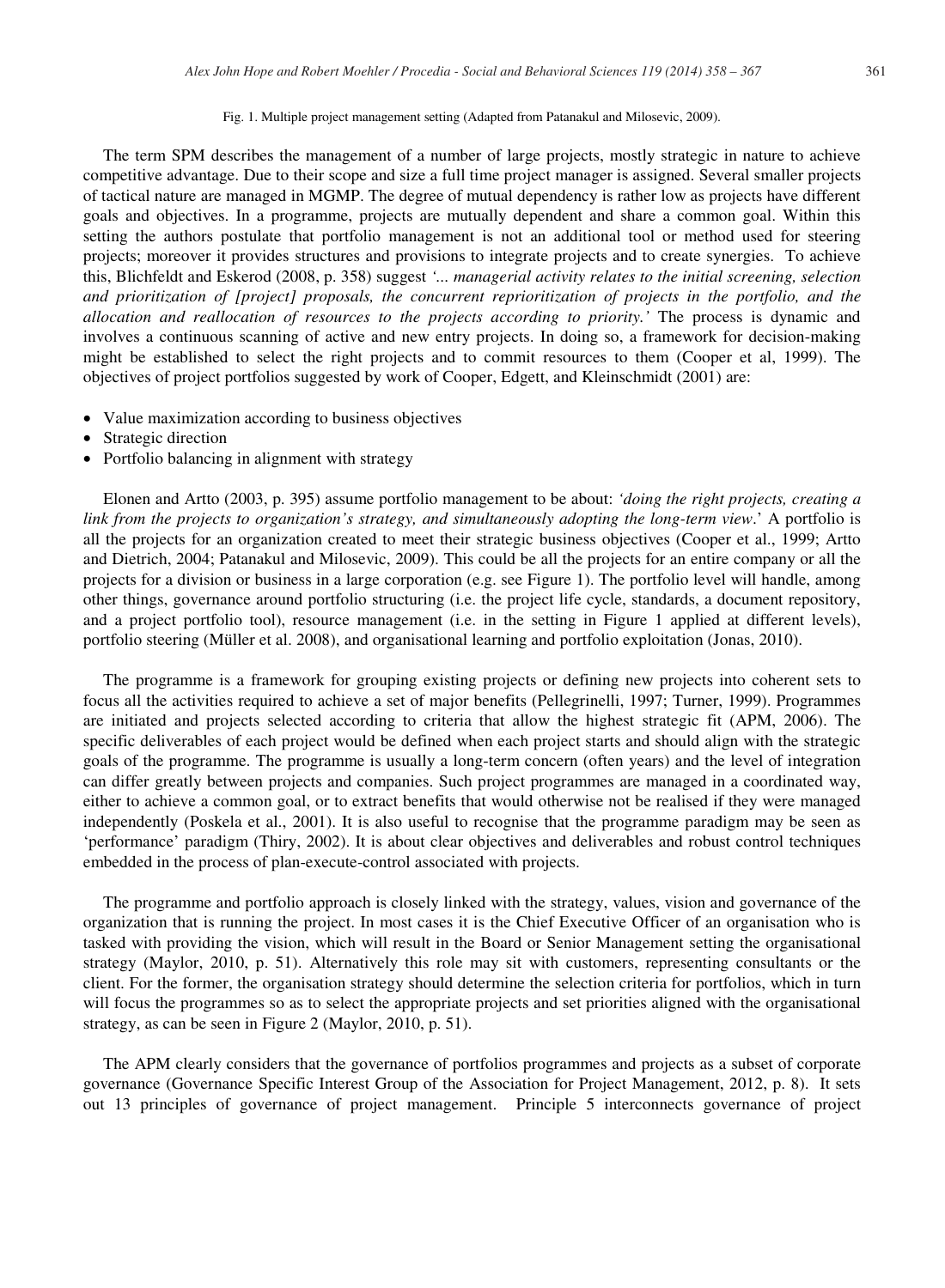management with sustainability: *"There is a demonstrable coherent and supporting relationship between the project portfolio and the business strategy and policies, for example ethics and sustainability"* (Governance Specific Interest Group of the Association for Project Management, 2012, p. 9). At corporate governance level sustainability is accepted as a source of success, therefore the project portfolio must demonstrate how this sustainability is effectively addressed.



Figure 2: Organisational strategy process (Maylor, 2010).

#### **4. Sustainability in project, programme and portfolio management**

It has been noted that integrating sustainability into an organisation requires critical reflection of the company's core values, policy principles and operational procedures (Mulder, 2006). Therefore Project Portfolio and Programme Management play an important and interconnected role in ensuring sustainability and governance compliance to the vision and organisational strategy set by the Board or Senior Management of an organisation. As sustainability compliance is of interest to a range of stakeholders, the project manager must look at the products produced in the project beyond the completion date of the project. The project manager should take a long-term view of product development, from its initial creation and deployment to its final retirement, known as whole lifecycle thinking. It is possible for companies to include sustainability compliance in their strategic objectives by investigating where the environmental issues intersect with operational efficiencies or innovation opportunities thus reducing waste and affecting positively the financial bottom-line.

Sustainability in project, portfolio and programme management can interconnect its three parts, as sustainability policies coming from the Board, such as procurement from sustainable sources, can run throughout programmes and projects being executed. Even in project areas where sustainability compliance is not immediately obvious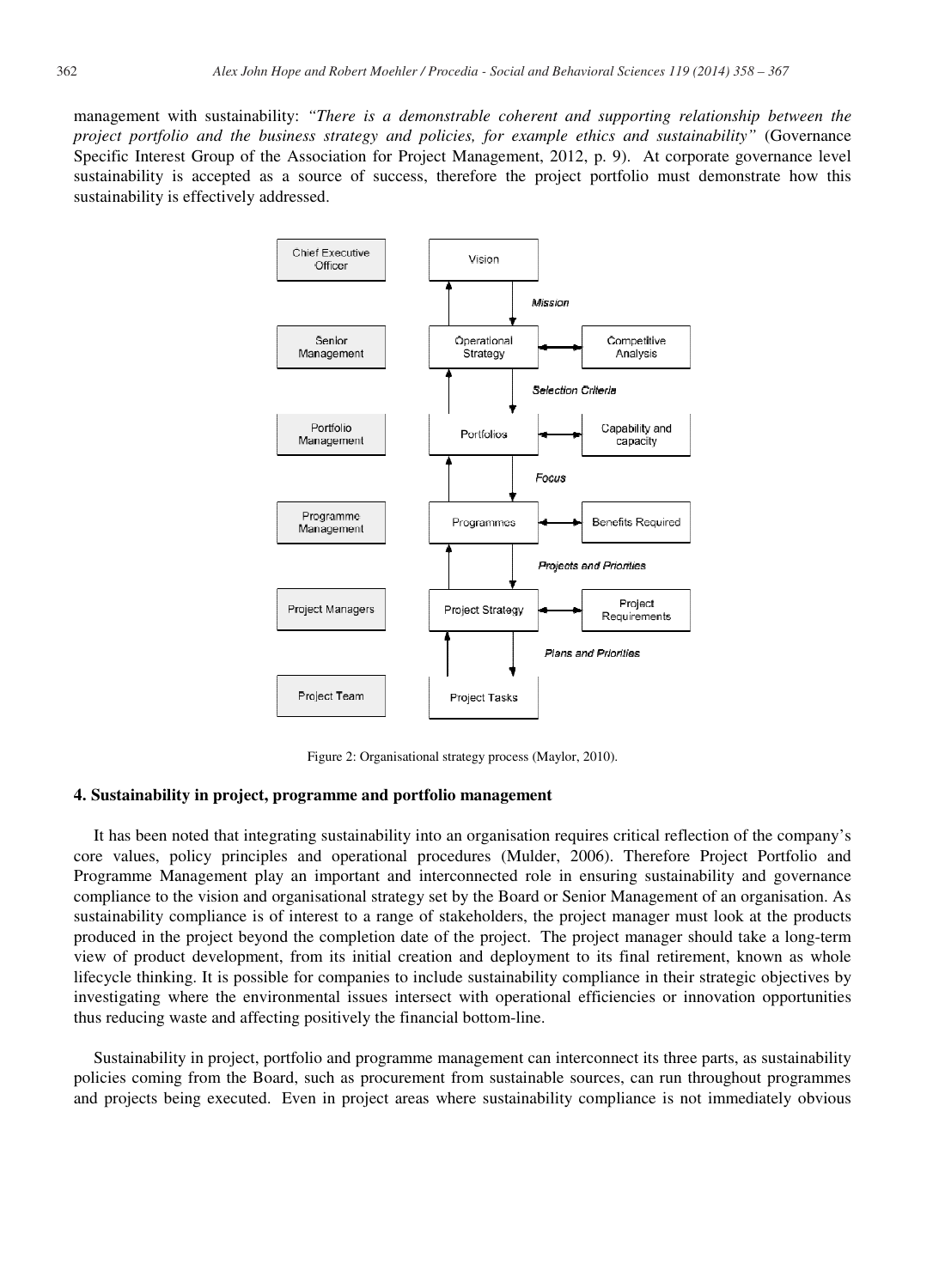such as in software development, sustainability compliance could entail reducing power consumption, which for software would mean writing more efficient and compact code to achieve the same result. The issue is at what level should certain sustainability principles be addressed and by whom. The authors suggest that at present much of the responsibility and accountability for sustainability sits at the level of the project manager, and indeed in many respects this is the ideal place to deal with operational sustainability issues. It is the at the level of the project that many specific day to day decisions that impact on sustainability need to be made. Placing responsibility and accountability for sustainability with the project manager also enables the integration of sustainability within a project even if there is an absence of vision or strategy from the project sponsor. However as more organisations develop a clear strategic vision for sustainability, this approach relies on the individual project manager's interpretation of this vision. As organisations increasingly manage portfolios or programmes of projects, a more holistic, integrated approach is desirable.

The extent of effort required for sustainability compliance depends on the type of projects under consideration and so it is worthwhile to classify projects based on their sustainability content. Maltzman and Shirley (2011, p.55) provide a scale for categorising projects based on their "green" or sustainability composition: (i) Sustainable (green) by Definition, (ii) Sustainable (green) by Project Impact, (iii) Sustainable (green) by Product Impact and (iv) Sustainable (green) in General. As a project is categorised further along the scale from (i) to (iv) the project manager must spend more time and effort on sustainability compliance during project execution as can be seen in Figure 3 below (Maltzman & Shirley, 2011, p. 66). However it should be remembered that responsibility for sustainability within projects rest not only with the project sponsors, but also the project manager, the project team and other stakeholders (Silvius and Schipper, 2011).



Figure 3: Types of sustainable projects (Maltaman & Shirley, 2011).

So sustainability can be visionary, strategic and operational. Responsibility and accountability can potentially sit at many levels from the client or project sponsor, through to the project manager and project team. The question is then, where should responsibility and accountability for sustainability sit within a project, programme of projects or project portfolio? We again consider Maylor's (2010) organisational strategy process, but also consider where to place sustainability principles. As shown in Figure 4 the responsibility for visionary and strategic sustainability sits naturally at the level of CEO and Senior Management. Indeed this is increasingly the case with development of the Chief Sustainability Officer (CSO) within the corporate structure of many organisations (Lubin & Esty, 2010). As suggested the responsibility and accountability for operational sustainability sits at the project manager level. Depending on the project setting, responsibility may be based at different levels with very different focus and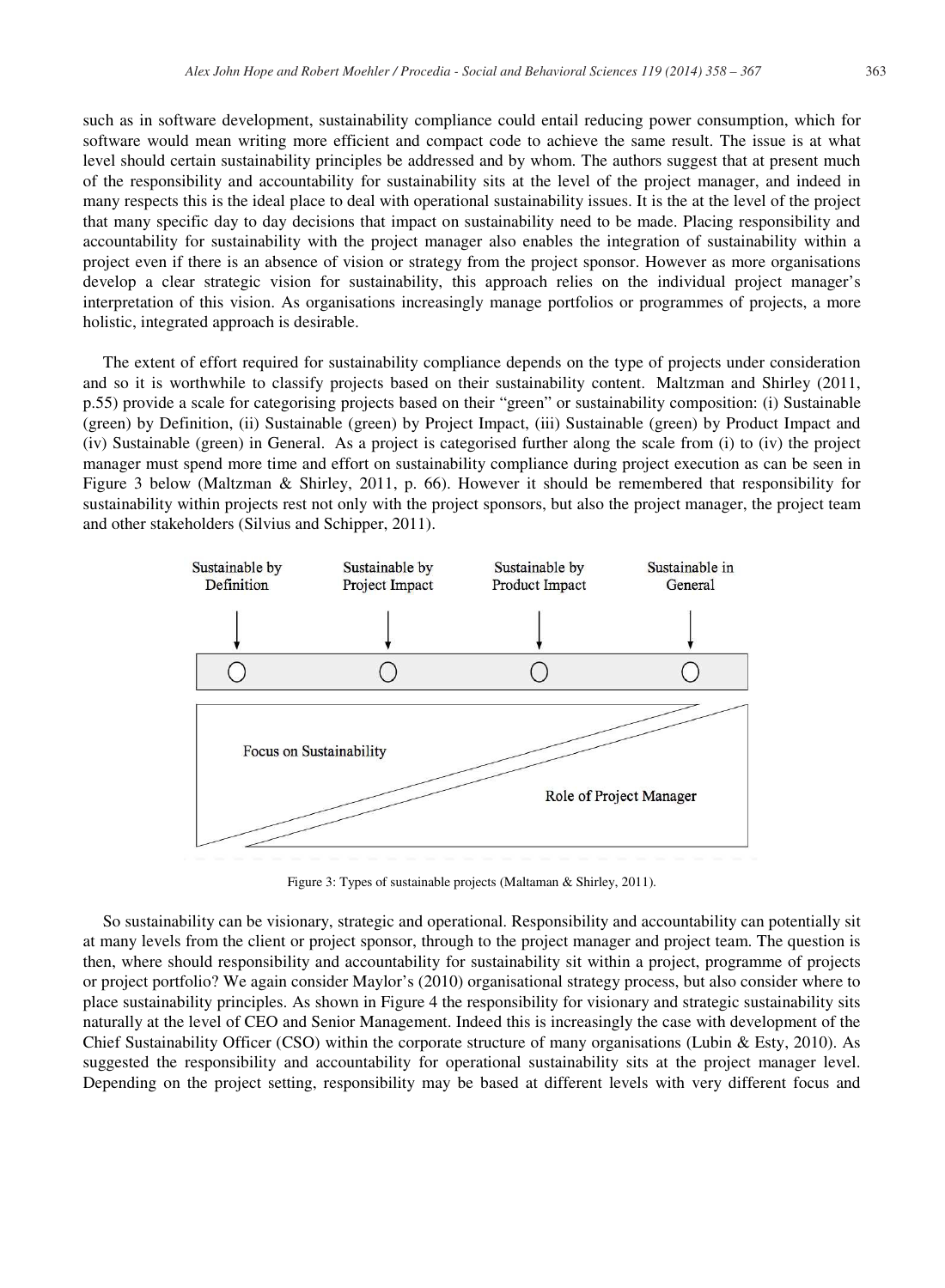implications for accountability. This results in a gap at the level of portfolio and programme management. The authors suggest that at this level sits the role of integrated sustainability.

As previously suggested, portfolio and programme management is not an additional tool or method used for steering projects; rather it provides structures and provisions to integrate projects and to create synergies. Therefore the programme and portfolio manager should be responsible for ensuring that the choice of project adheres to the sustainability values of the organisation, and that projects selected integrate the strategic principles of sustainability. Moreover the programme and portfolio manager is ideally placed to draw upon lessons learnt during the implementation of sustainability into individual project operations and transfer knowledge across the project portfolio.



Figure 4: Organisational strategy process indicating sustainability responsibility (adapted from Maylor, 2010)

# **5. Strategies for Incorporating sustainability into PPP**

The issue of where to embed and address sustainability issues leads to the question of how to facilitate this integration. One possible suggestion is through the development of the Project Management Office (PMO). The PMO or Portfolio, Programme and Project Office (P3O) as termed by the Office of Government Commerce (2008), can be a positive influence in establishing and maintaining the interconnections between portfolio, programmes and projects. A PMO addresses governance guidance for running a *"single all encompassing physical office"* to a more complex environment with permanent and temporary structures (OGC, 2008). While it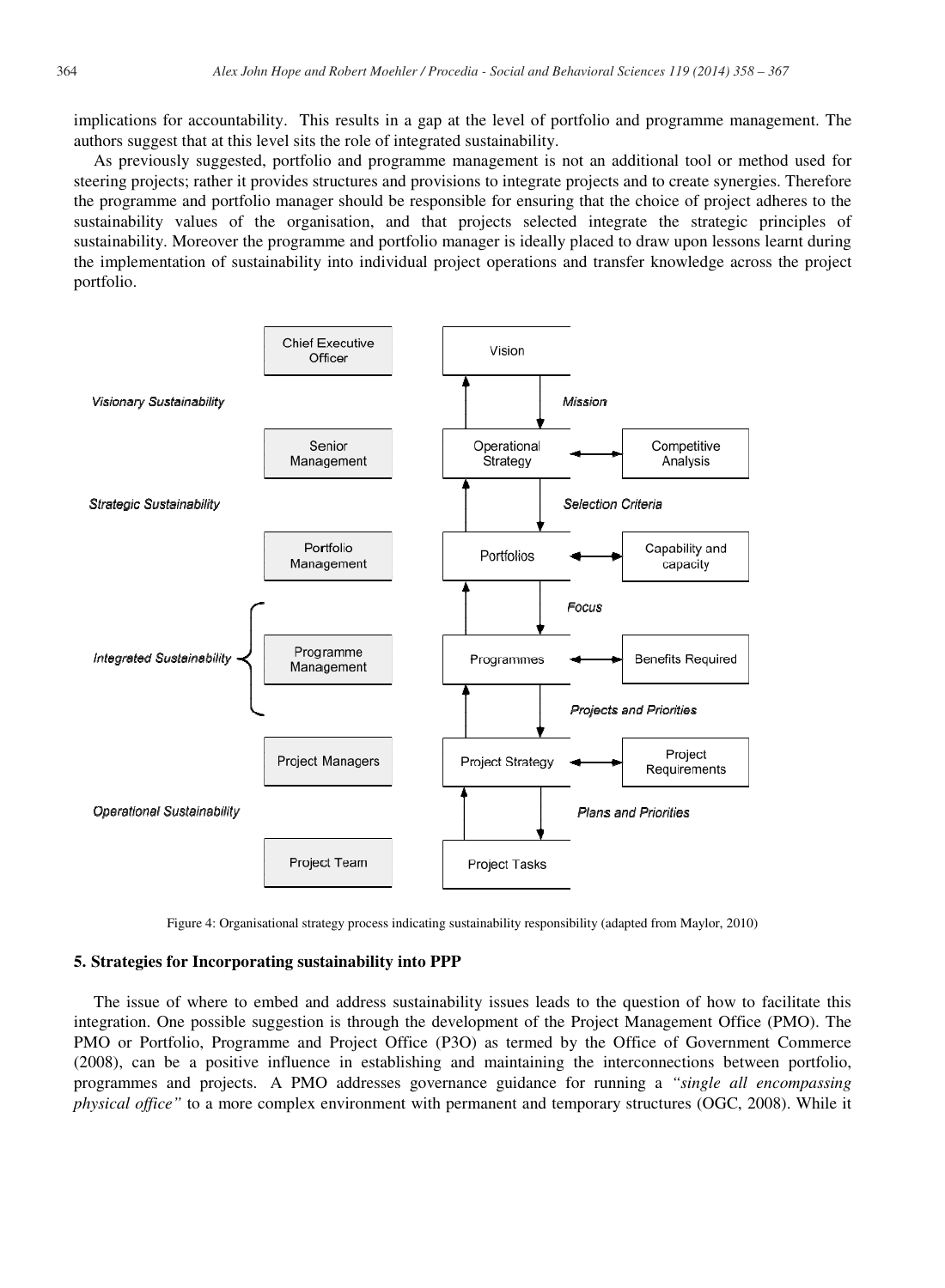is understood that there is no universal model of PMO, there are integrated components that can be vital such as a Centre of Excellence (CoE) that will assume responsibility for consistency in methods and processes (OGC, 2008) for implementing sustainability compliance. A long-serving PMO spanning a number of years can help the organisation to remain focused on sustainability compliance to regulations in the locale of the projects it is running or to the directives of the organisation's board of directors.

Hurt and Thomas (2009) believe PMOs do not have to be short-lived, but instead sustainable and effective PMOs can add value *"by changing and reinventing themselves – as long as they stay focused on the principle of improving project management in the organisation"*. PMOs that are formed to address specific problems can identify new goals and objectives (Hurt & Thomas, 2009) these can certainly be objectives of sustainability and governance compliance, with the PMO acting as a champion to these aims, as well as an oversight and monitoring function. The PMOs most common definition can be summarised as a central office serving as an intermediary between the project delivery team and the wider organisation (Maylor, 2010). The characteristics and functions of a PMO vary, as each organisation adopting a PMO will tailor its function to suit the intended benefit (Aubry, Hobbs and Thuillier, 2007; Aubry, Hobbs and Thuillier, 2008).

There is much debate surrounding the roles of a PMO, however an underlying theme of all proposed roles is that of an integrated governance mechanism (Aubry, Hobbs and Thuillier, 2007; Aubry et al, 2011; Aubry, Hobbs and Thuillier, 2008). The relatively sparse discussion of governance via the PMO (Unger et al, 2012) recognises the importance of authentic interpreter with different competency and responsibility. Turner and Keegan (2001) divide the two roles of the broker and the steward. Unger et al (2012) advances this in the light of the project portfolio management office: to coordinator, which ensures that the organisation is delivering the 'right projects' (Rajegopal, McGuin and Waller, 2007); whilst the controller is informing between the transition points of the project teams and senior management; and the supporter updating continuous improvement and raising standards. Jonas (2010) refines the managerial tasks to: Portfolio structuring, resource management, portfolio steering and organisational learning. In the same light Teller et al. (2012) demonstrates the value and impact of standardised routines and processes for both project and portfolio delivery respectively as being independently associated with better information production and higher levels of portfolio success. This in turn improves transparency and comparability in the portfolio environment, and with a defined process comes defined information requirements, leading to improved availability and comprehensiveness of data.

#### **6. Conclusion**

In order to enhance sustainability within projects and project management, sustainability issues need to be addressed at a number of levels. This paper suggests that programme and portfolio management can offer an opportunity to integrate visionary and strategic sustainability driven from above, with operational sustainability practiced at the level of the individual project. Structural features as a PMO can serve as a hub for governance of the temporary transition points of envisioned corporate social responsibility (CSR). Project, Programme and Portfolio managers should plan and build a sustainable policy and approach, attempting to maximise resources in the most efficient way thus providing the benefits required to meet the expectations of stakeholders. The portfolio allows a systematic standardisation that can be adjusted in line with the strategic objectives. Comparability and transparency from organisational values such as sustainability allow an organisational learning mechanism into the projects that would otherwise be difficult to achieve. Everyone needs to understand the philosophy, know their role and the structure around them. There should be a common goal and clear communication throughout the organisation to help achieve objectives. Contributions can be made from all levels to help solve problems and inform policy. It is important that people are properly trained and understand issues around sustainability so that they can look for improvements. Internal and external stakeholders need to know what rules and regulations they must comply with so there are no breaches in compliance.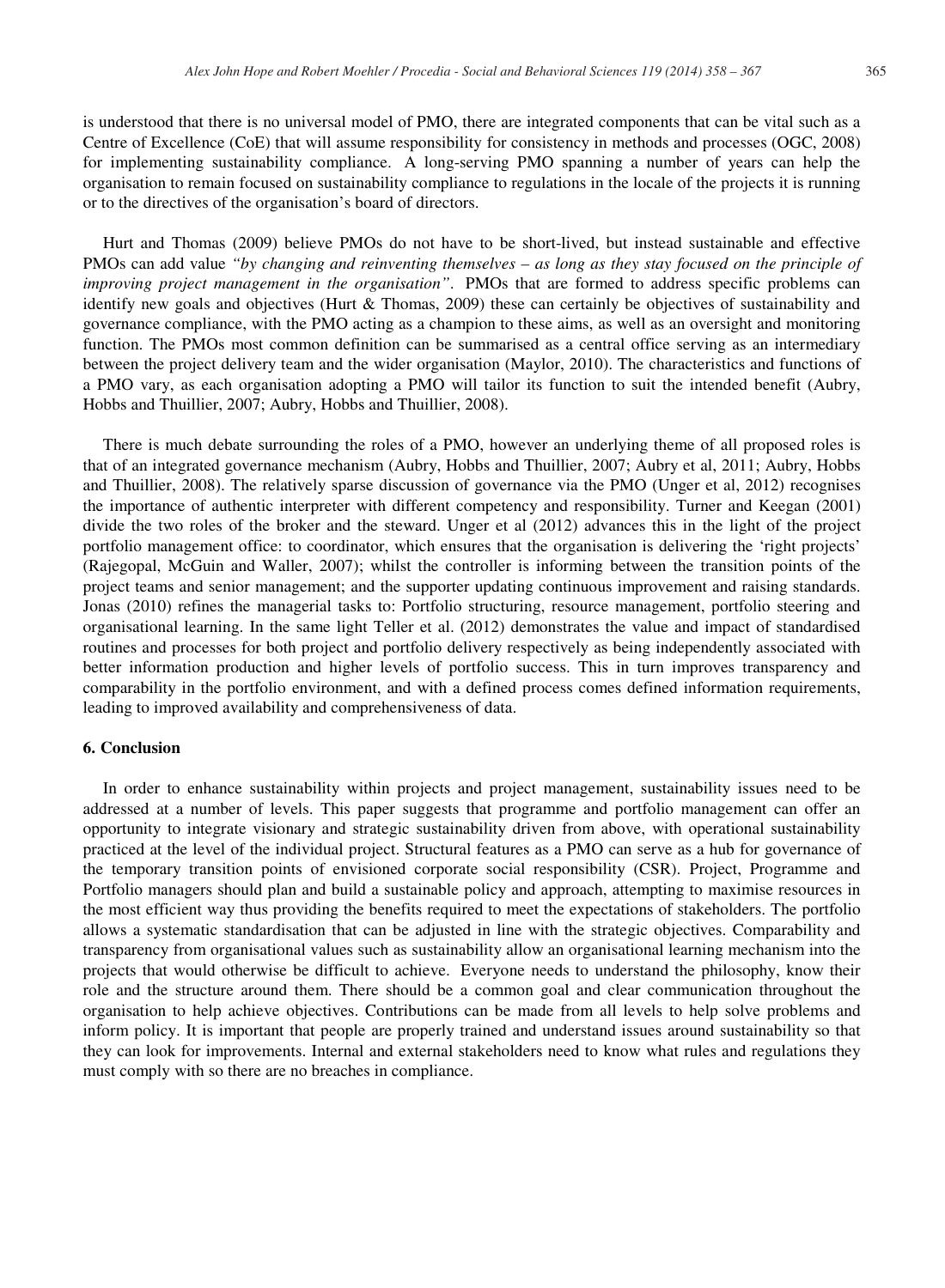It is the long-term nature of programme and portfolio management that that enables the temporary nature of project management to align with the long-term goals of sustainable development. This does not mean that sustainability within projects cannot occur outside of a programme or portfolio model, rather that the PPP and PMO approach can offer opportunities to enhance the integration of sustainability within organisations which run multiple projects. The authors offer this contribution as a means to stimulate debate as to the role of the project manager, programme and portfolio management and governance in general in ensuring the business and commercial benefits of a project are balanced with those of society and the environment.

#### **References**

APM (2006). APM Body of Knowledge (5th ed.). Buckinghamshire: Association for Project Management.

Aras, G., & Crowther, D. (2008). Governance and sustainability: An investigation into the relationship between corporate governance and corporate sustainability. Management Decision, 46(3), 433-448

Artto, K. A., & Dietrich, P. H. (2004). Strategic business management through multiple projects. The Wiley guide to managing projects, 144-76.

Cooper, R. G., Edgett, S. J., & Kleinschmidt, E. J. (1999). New product portfolio management: practices and performance. Journal of product innovation management, 16(4), 333-351.

Cooper, R.G, Edgett, S., & Kleinschmidt, E. (2001). Portfolio management for new product development: results of an industry practices study. r&D Management, 31(4), 361-380.

Cooper, R. G. (2008). Perspective: The Stage-Gate® Idea-to-Launch Process—Update, What's New, and NexGen Systems\*. Journal of Product Innovation Management, 25(3), 213-232.

Ebbesen, J. B., & Hope, A. J. (2013). Re-imagining the Iron Triangle: Embedding Sustainability into Project Constraints. PM World Journal II (III).

Eid, M., 2011. Integrating Sustainable Development into Project management Processes.

Elkington, J. (1999). Cannibals with forks. Capstone.

Elkington, J. (2006). Governance for Sustainability. Corporate Governance: An International Review, 14(6), 522-529.

Elonen, S., & Artto, K. A. (2003). Problems in managing internal development projects in multi-project environments. International Journal of Project Management, 21(6), 395-402.

Governance Specific Interest Group of the Association for Project Management (2012). Directing Change: A Guide to Governance of Project Management. APM.

Heising, W. (2012) The integration of ideation and project portfolio management - A key factor for sustainable success. International Journal of Project Management, 30(5), 582-595.

Hurt, M., & Thomas, J. L. (2009). Building value through sustainable project management offices. Project Management Journal, 40(1), 55-72.

Jonas, D. (2010). Empowering project portfolio managers: How management involvement impacts project portfolio management performance. International Journal of Project Management, 28(8), 818-831.

Jugdev, K., Moller, R., 2006. A retrospective look at our evolving understanding of project success. IEEE Engineering Management Review 34, 110–127.

Keeble, J. J., Topiol, S., & Berkeley, S. (2003). Using indicators to measure sustainability performance at a corporate and project level. Journal of Business Ethics, 44(2-3), 149-158.

- Killen, C. P., Jugdev, K., Drouin, N., & Petit, Y. (2012). Advancing project and portfolio management research: Applying strategic management theories.International Journal of Project Management, 30(5), 525-538.
- Lock, D. (2007). The essentials of project management. Gower Publishing Company.
- Lubin, D. A., & Esty, D. C. (2010). The sustainability imperative. Harvard Business Review, 88(5), 42-50.

Maltzman, R., & Shirley, D. (2012). Green project management. CRC Press.

Maylor, H (2010) Project Management. 4th Edition. Prentice Hall.

Mulder, K. (Ed.). (2006). Sustainable development for engineers: A handbook and resource guide. Greenleaf Publishing.

Müller, R., Martinsuo, M., & Blomquist, T. (2008). Project portfolio control and portfolio management performance in different contexts. Project Management Journal, 39(3), 28-42.

OGC (2008) Portfolio, programme and project offices (P30). Office of Government Commerce. TSO.

Patanakul, P., & Milosevic, D. (2009). The effectiveness in managing a group of multiple projects: Factors of influence and measurement criteria.International Journal of Project Management, 27(3), 216-233.

Pellegrinelli, S. (1997). Programme management: organising project-based change. International Journal of Project Management, 15(3), 141- 149.

Poskela, J., Korpi-Filppula, M., Mattila, V., & Salkari, I. (2001). Project portfolio management practices of a global telecommunications operator. Project Portfolio Management: Strategic Management through Projects. Project Management Association Finland, Helsinki.

Poskela, J., & Martinsuo, M. (2009). Management control and strategic renewal in the front end of innovation. Journal of Product Innovation Management,26(6), 671-684.

PMI (2009). A guide to the project management body of knowledge (PMBOK guide) (Vol. 4). Project Management Institute.